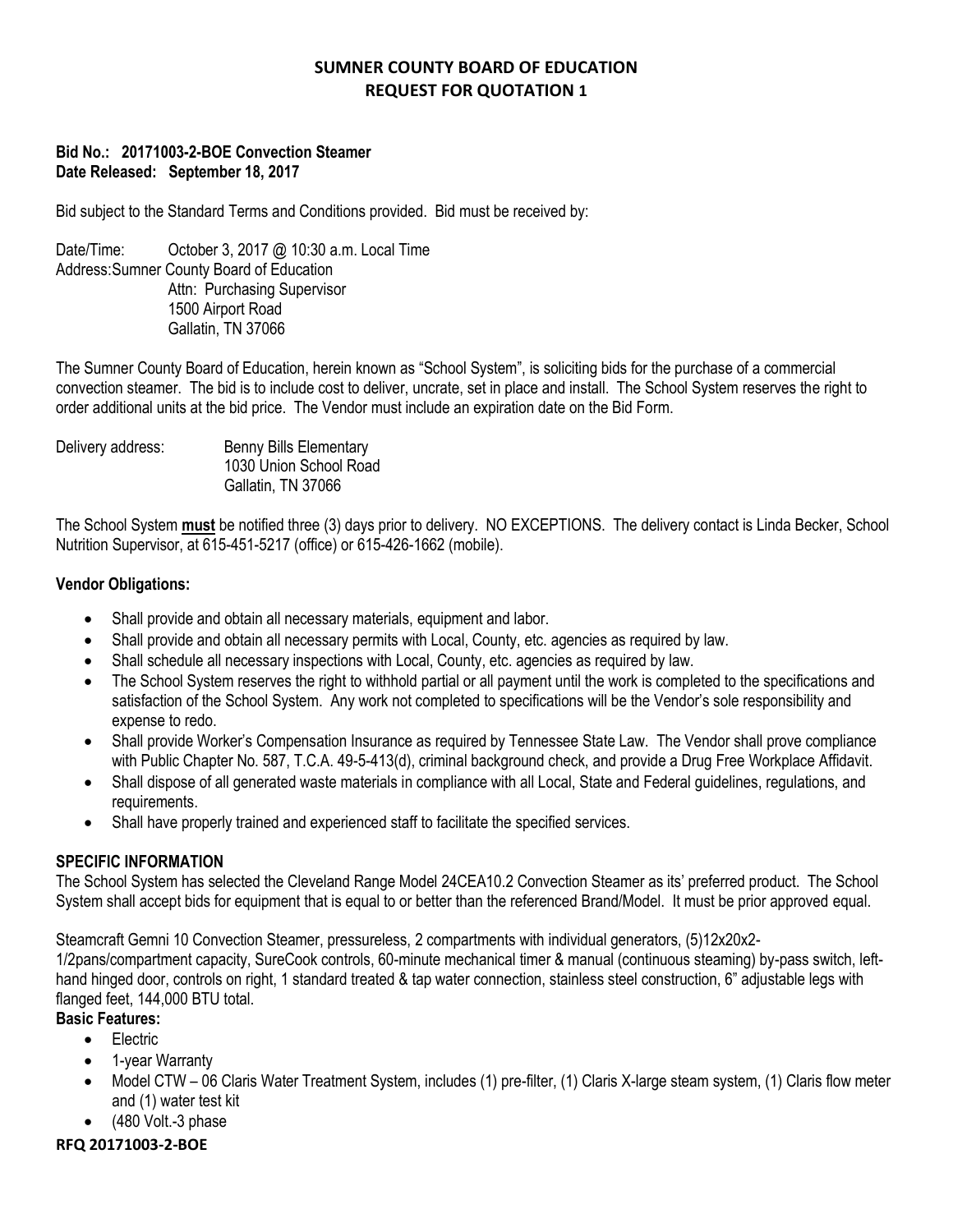Please submit (3) three copies of this quotation

#### \*\* BIDDER IS TO COMPLETE INFORMATION AND SIGN BID BELOW

By checking this box, Proposer agrees that SCS reserves the right to extend the terms, conditions, and prices of this contract to other Institutions (such as State, Local and/or Public Agencies) who express an interest in participating in any contract that results from this RFQ. Each of the piggyback Institutions will issue their own purchasing documents for the goods/services. Proposer agrees that SCS shall bear not responsibility or liability for any agreements between Proposer and the other Institution(s) who desire to exercise this option.

| <b>BID TITLE</b>                                                          |          | 20171003-2-BOE Convection Steamer                                                                                                                                                                                                                                                                                                                                   |                    |  |  |
|---------------------------------------------------------------------------|----------|---------------------------------------------------------------------------------------------------------------------------------------------------------------------------------------------------------------------------------------------------------------------------------------------------------------------------------------------------------------------|--------------------|--|--|
| <b>DEADLINE</b>                                                           |          | October 3, 2017 @ 10:30 a.m. Local Time                                                                                                                                                                                                                                                                                                                             |                    |  |  |
| <b>BID TOTAL</b>                                                          |          | $\begin{picture}(20,20) \put(0,0){\vector(1,0){100}} \put(15,0){\vector(1,0){100}} \put(15,0){\vector(1,0){100}} \put(15,0){\vector(1,0){100}} \put(15,0){\vector(1,0){100}} \put(15,0){\vector(1,0){100}} \put(15,0){\vector(1,0){100}} \put(15,0){\vector(1,0){100}} \put(15,0){\vector(1,0){100}} \put(15,0){\vector(1,0){100}} \put(15,0){\vector(1,0){100}} \$ |                    |  |  |
| <b>BID GOOD THRU</b><br><u> 1989 - Johann Barbara, martxa alemaniar a</u> |          |                                                                                                                                                                                                                                                                                                                                                                     |                    |  |  |
|                                                                           |          |                                                                                                                                                                                                                                                                                                                                                                     |                    |  |  |
|                                                                           |          | ,我们也不能在这里的时候,我们也不能在这里的时候,我们也不能会在这里,我们也不能会不能会不能会不能会。""我们的人,我们也不能会不能会不能会不能会不能会不能会不<br><u> 1989 - Johann John Stone, market fan de ferskein fan de ferskeine fan de ferskeine fan de ferskeine fan de fe</u>                                                                                                                                                           |                    |  |  |
|                                                                           |          |                                                                                                                                                                                                                                                                                                                                                                     |                    |  |  |
|                                                                           | (street) |                                                                                                                                                                                                                                                                                                                                                                     | (city, state, zip) |  |  |
|                                                                           |          |                                                                                                                                                                                                                                                                                                                                                                     |                    |  |  |
|                                                                           |          |                                                                                                                                                                                                                                                                                                                                                                     |                    |  |  |
|                                                                           |          |                                                                                                                                                                                                                                                                                                                                                                     |                    |  |  |

**RFQ 20171003-2-BOE**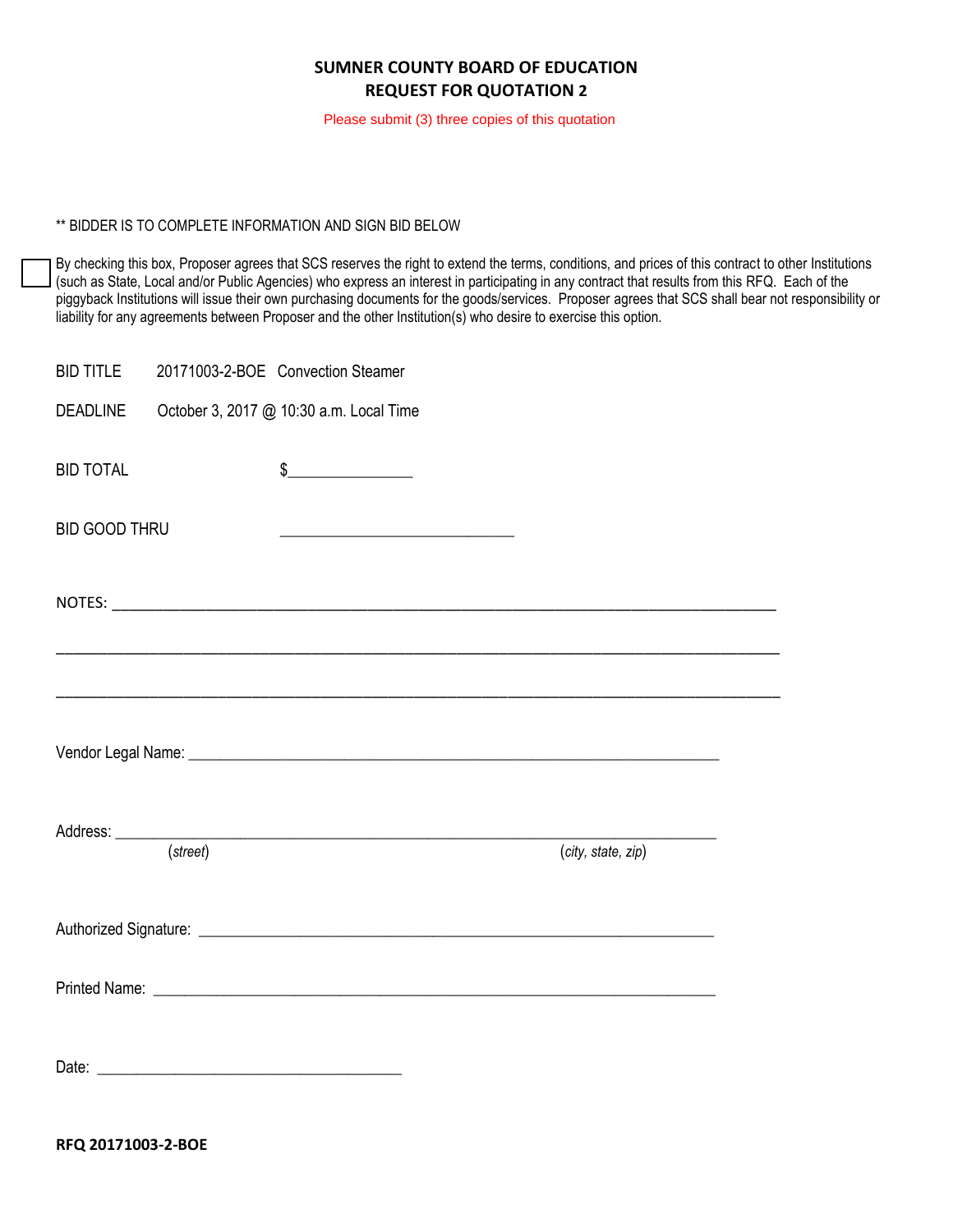# **NOTICE TO PROPOSERS**

There may be one or more amendments to this RFQ. In order to receive communication for any such amendments issued specifically to this RFQ, the proposer must provide the information requested below to the Sumner County Board of Education (SCS) Purchasing Department. The information may be sent by email to: Chris Harrison, Purchasing Supervisor, chris.harrison@sumnerschools.org. SCS will send amendments only to those proposers which complete and return this information in a timely manner.

| RFQ Number:            | 20171003-2-BOE Convection Steamer |  |
|------------------------|-----------------------------------|--|
|                        |                                   |  |
|                        |                                   |  |
|                        |                                   |  |
|                        |                                   |  |
| Phone Number:          |                                   |  |
| <b>Contact Person:</b> |                                   |  |
| Email Address:         |                                   |  |

Emailed amendments will be sent in a Microsoft Word (Office for Windows) or Portable Document Format (pdf) format. Any alterations to the document made by the proposer may be grounds for rejection of proposal, cancellation of any subsequent award or any other legal remedies available to SCS.

Amendments will also be posted on the SCS website **https://sumnerschools.org/index.php/current-bids-and-rfps** and attached to the solicitation listing as a PDF or WORD file. Check the particular solicitation on the Current Bids and RFPs webpage for any posted amendments.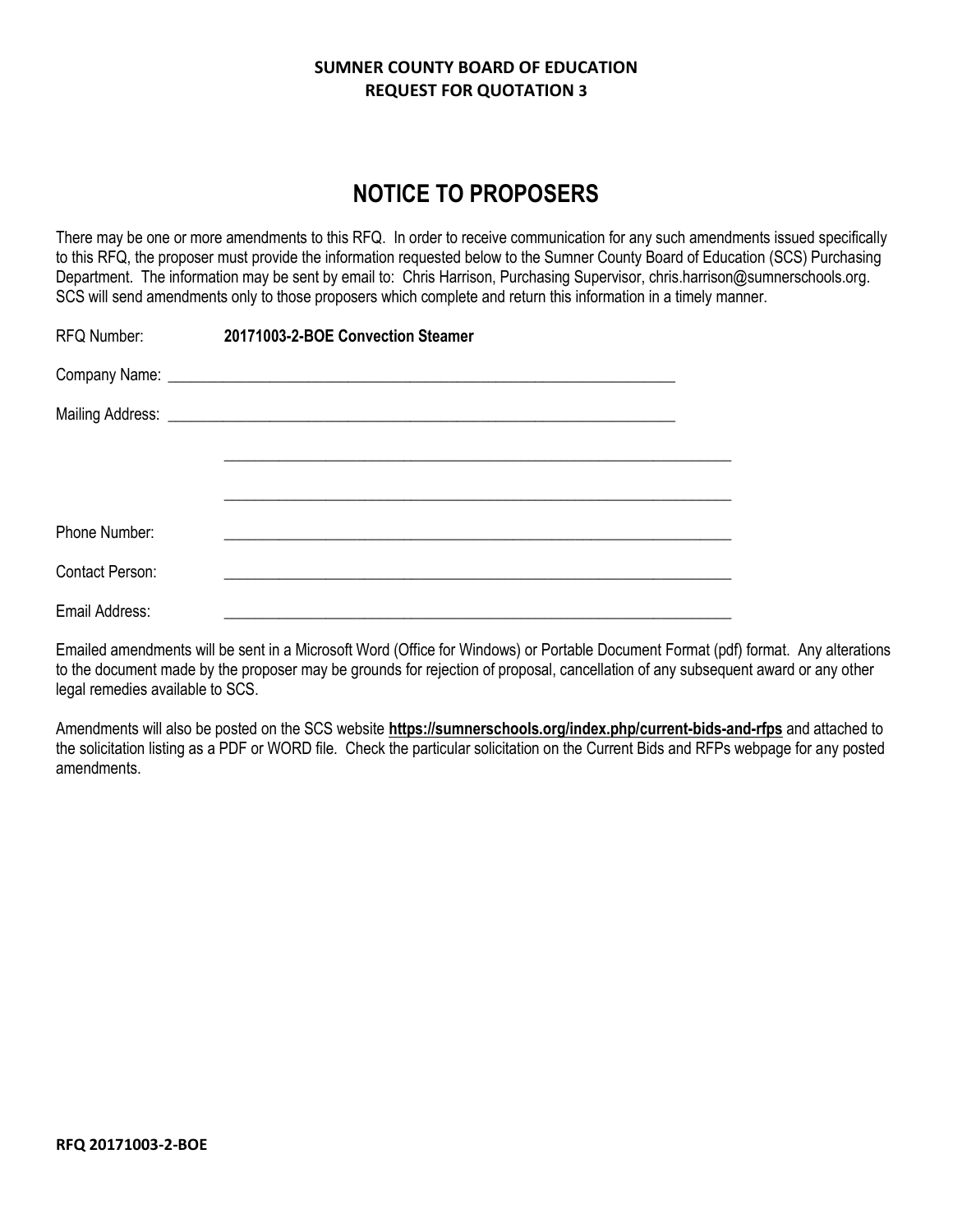### **20171003-2-BOE**

### **REQUEST FOR QUOTATION STANDARD PURCHASING TERMS & CONDITIONS SUMNER COUNTY BOARD OF EDUCATION (SCS)**

### **1. PREPARATION AND SUBMISSION OF BID.**

- **a.** Failure to examine any drawings**,** specifications, or instructions will be at the bidder's risk. Any deviation from the stated terms, conditions and specifications must be coordinated with and approved in writing by the SCS Purchasing Supervisor.
- **b.** BID SUBMITTAL / SIGNATURE: Bid shall give the full name and business address of the bidder. If the bidder is a corporation, the name shall be stated as it is in the corporate charter. Bids must be signed in ink by the bidder's authorized agent. Unsigned bids will be rejected. Bids are to be sealed and the outside of the envelope is to reference the bid number. The person signing the bid must show his title, and if requested by the institution, must furnish satisfactory proof of his or her authority to bind his or her company in contract. Bidder understands that by submitting a bid with an authorized signature, it shall constitute an offer to SCS. Bids must be typewritten or in ink; otherwise they may not be considered. Purchase orders will be issued to the firm name appearing on the W9. Facsimile responses will not be considered.
- **c.** SCS is not responsible for any costs incurred by any vendor pursuant to the RFP. The vendor shall be responsible for all costs incurred in connection with the preparation and submission of its proposal.
- **d.** All bids that exceed \$25,000 must have the Company Name, License Number, Expiration Date thereof and License Classification of Contractor listed on the outside of the sealed envelope, as required by State of Tennessee Code Annotated 62-6-119.
- **e.** Bids are to be received in the location designated on the bid no later than the specified date and time. Late bids will NOT be opened or considered.
- **f.** No erasures permitted. Errors may be crossed out and corrections printed in ink or typewritten adjacent to error and must be initialed in ink by person signing bid.
- **g.** Specifications: Reference to available specifications shall be sufficient to make the terms of the specifications binding on the bidder. The use of the name of a manufacturer, or any special brand or make in describing an item does not restrict the bidder to that manufacturer or specific article, unless specifically stated. Comparable products of other manufacturers will be considered if proof of compatibility is contained in the bid. Bidders are required to notify SCSs Purchasing Supervisor whenever specifications/procedures are not perceived to be fair and open. The articles on which the bids are submitted must be equal or superior to that specified. Informative and Descriptive Literature: The bidder must show brand or trade names of the articles bid, when applicable. It shall be the responsibility of the vendor, including vendors whose product is referenced, to furnish with the bid such specifications, catalog pages, brochures or other data as will provide an adequate basis for determining the quality and functional capabilities of the product offered. Failure to provide this data may be considered valid justification for rejection of bid.
- **h.** Samples: Samples of items when called for, must be furnished free of expense, and if not destroyed will, upon vendor's request within ten (10) days of bid opening, be returned at the bidder's expense. Each sample must be labeled with the bidder's name, manufacturer's brand name and number, bid number and item reference.
- **i.** Time of Performance: The number of calendar days in which delivery is to be made after receipt of order shall be stated in the bid and may be a factor in making an award, price notwithstanding. If no delivery time is stated in the bid, bidder agrees that delivery is to be made within two weeks (10 business days) of order.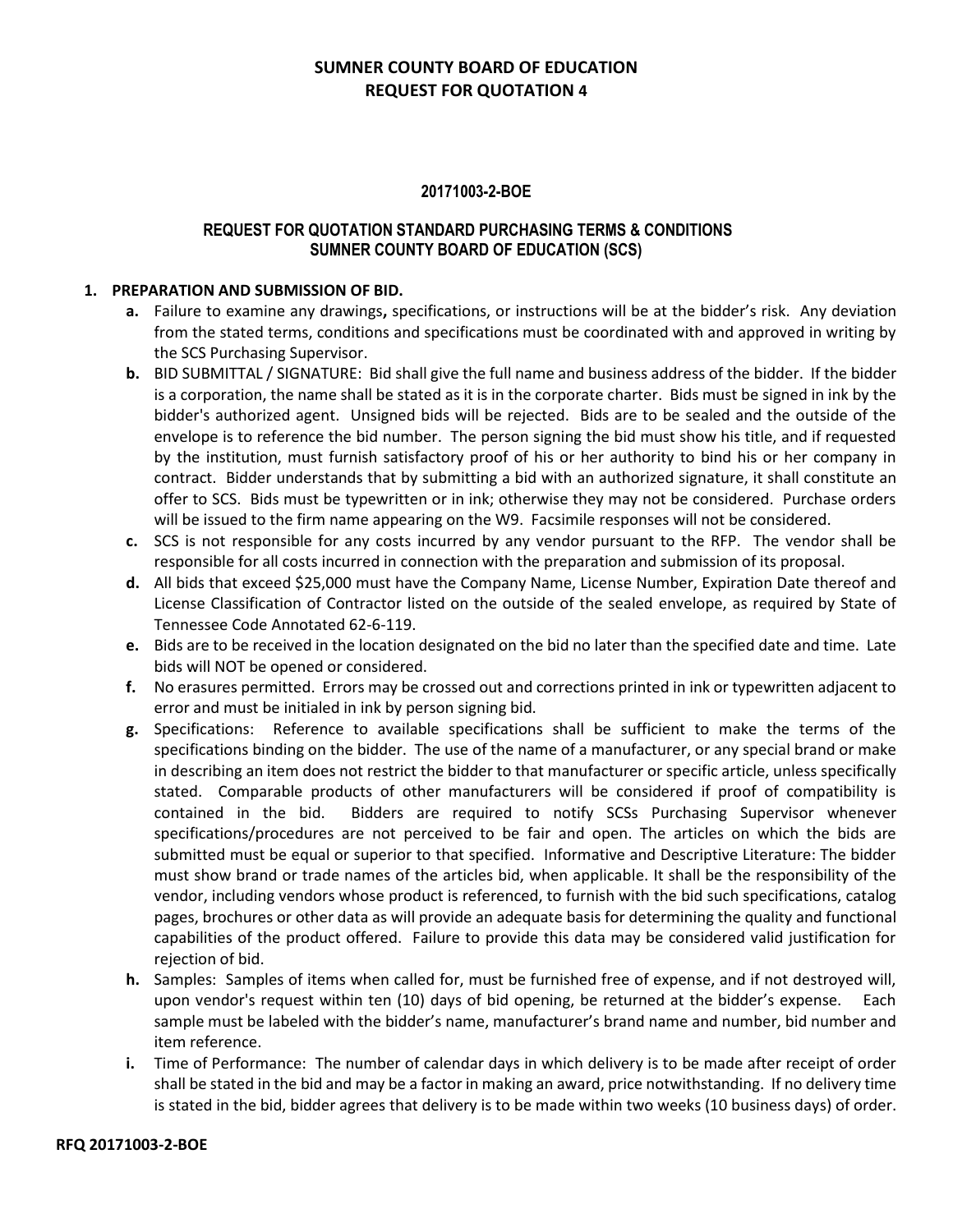- **j.** Transportation and delivery charges should be included in the price and be fully prepaid by the vendor to the destination specified in the bid. Bid prices shall include delivery of all items F.O.B. destination.
- **k.** New materials and supplies must be delivered unless otherwise specifically stated in the bid.
- **l.** Alternate/multiple bids will not be considered unless specifically called for in the bid.
- **m.** Only bids submitted on bid forms furnished by the Institution will be considered.
- **n.** By signing this bid where indicated, the bidder agrees to strictly abide by all local, state and federal statutes and regulations. The bidder further certifies that this bid is made without collusion or fraud.
- **o.** Failure to Bid/Error in Bid. In case of error in the extension of prices in the bid, the unit price will govern. Late bids will NOT be opened or considered. Bidders are cautioned to verify their bids before submission, as amendments received after the bid deadline will not be considered. No bid shall be altered, amended or withdrawn after opening. After bid opening, a bidder may withdraw a bid only when there is obvious clerical error such as a misplaced decimal point, or when enforcement of the bid would impose unconscionable hardship due to an error in the bid resulting in a quotation substantially below the other bids received. Bid withdrawals will be considered only upon written request of the bidder.
- **2. OPEN RECORDS.** In order to comply with the provisions of the Tennessee Open Records Act, all bids will be publicly opened and are subject to public inspection after the award upon written request. Bidders may be present at bid opening. Summary information will be posted the SCS website, www.sumnerschools.org under the Invitation to Bid link.
- **3. ACCEPTANCE AND AWARD.** SCS reserves the right to reject any and all bids and to waive any informality in bids and, unless otherwise specified by the bidder to accept any item in the bid. Action to reject all bids shall be taken for unreasonably high prices, errors in the bid documents, cessation of need, unavailability of funds, or any other reason approved by SCS.
	- **a.** Contracts and purchases will be made with the lowest, responsive, responsible, qualified bidder. The quality of the articles to be supplied, their conformity with the specifications, their suitability to the requirements of the Institution, cash discount offered and the delivery terms will be taken into consideration.
	- **b.** Any deviation from these stated terms, specifications and conditions must be coordinated with and approved in writing by the Purchasing Supervisor.
	- **c.** SCS reserves the right to order more or less than the quantity listed in the bid.
	- **d.** Prices quoted in the response (if any) are to be considered firm and binding until the terms and conditions of the RFQ are in the possession of SCS.
	- **e.** If a bidder fails to state a time within which a bid must be accepted, it is understood and agreed that SCS shall have ninety (90) days to accept.
	- **f.** No purchase or contract is authorized or valid until the issuance of a SCS purchase order in accordance with SCS policy. No SCS employee is authorized to purchase equipment, supplies or services prior to the issuance of such a purchase order.
	- **g.** If the appropriate space is marked on the bid, other Institutions (such as State, Local and/or Public Agencies) may purchase off the contract during the same period as SCS.
	- **h.** The awarded bidder will be required to post a performance and payment bond in the amount of 25% of the contract price if it exceeds \$100,000 as stated by State of Tennessee Code Annotated 12-4-201.
	- **i.** If the project cost is in excess of \$25,000 a performance bond must be secured by the requesting part in an amount equal to the market improvement value.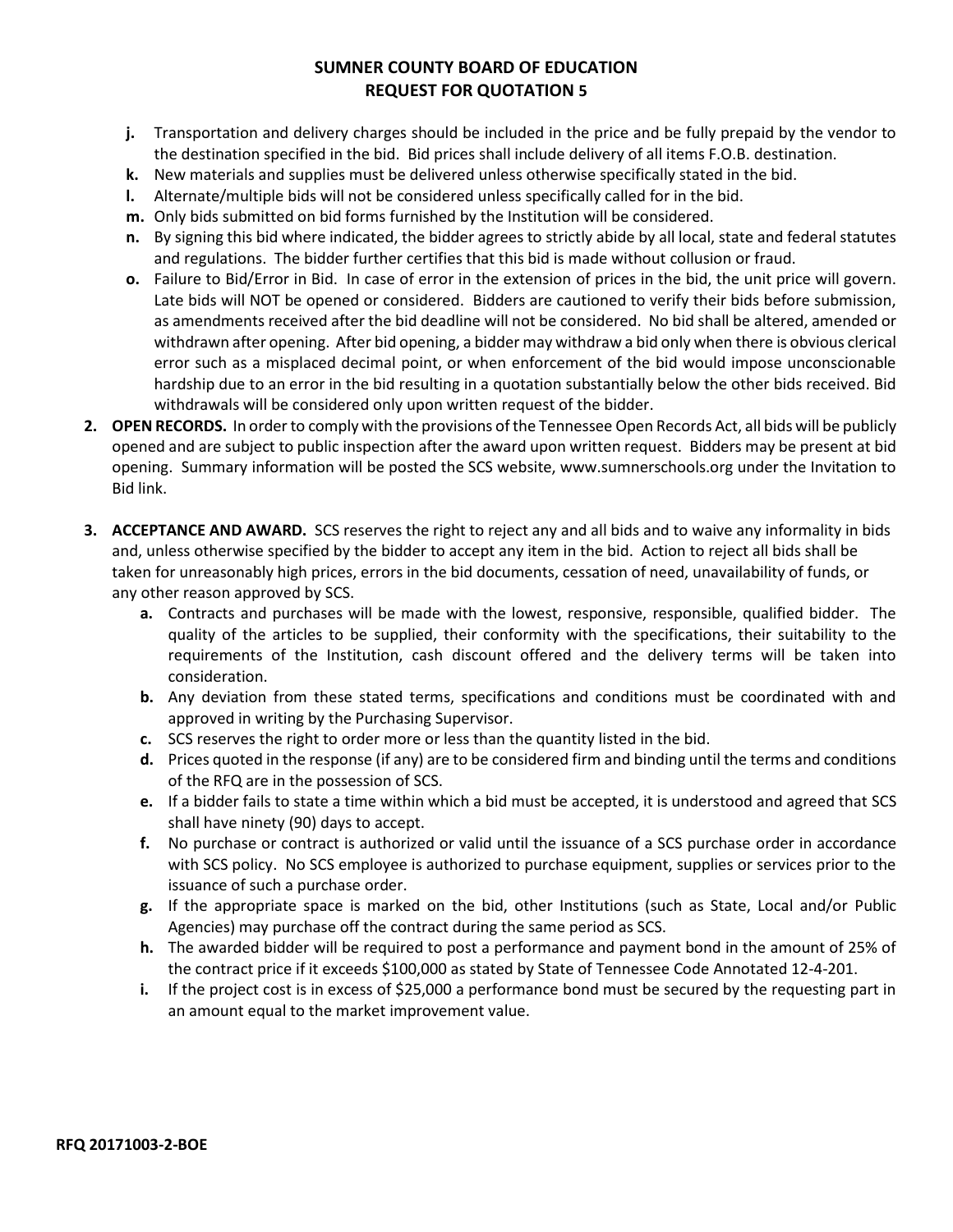- **4. PAYMENT**. Payment terms must be specified in the bid response, including any discounts for early payment. Partial payments will not be approved unless justification for such payment can be shown. Terms will be net 30 days. Payment will not be made until all the conditions of the RFP/RFQ are inspected and approved as meeting all specifications by persons appointed by SCS.
- **5. DEFAULT OF SELECTED VENDOR.** In case of vendor default, SCS may procure the articles or services from other sources and hold the defaulting vendor responsible for any resulting cost. If the awarded vendor violates any terms of their response, the contract, SCS policy or any law, they may be disqualified from bidding for a period of two years for minor violations or longer for major violations. Bids from disqualified bidders will not be accepted during the period of disqualification.
- **6. INSPECTION OF PURCHASES.** Articles received which are not equivalent will not be accepted and will be picked up by the vendor or returned to vendor, shipping charges collect. SCS shall have a reasonable period in which to inspect and accept or reject materials without liability. If necessity requires SCS to use nonconforming materials, an appropriate reduction in payment may be made.
- **7. TAXES.** SCS is tax exempt; do not include taxes in quotation. Vendors making improvements or additions to, or performing repair work on real property for SCS are liable for any applicable sales or use tax on tangible personal property used in connection with the contract or furnished to vendors by the state for use under the contract.
- **8. NONDISCRIMINATION.** SCS is an equal opportunity employer. SCS and bidder agree to comply with Titles VI and VII of the Civil Rights Act of 1964, Title IX of the Education Amendments of 1972, Section 504 of the Rehabilitation Act of 1973, Executive Order 11,246, the Americans with Disabilities Act of 1990 and the related regulations to each. Each party assures that it will not discriminate against any individual including, but not limited to employees or applicants for employment and/or students, because of race, religion, creed, color, sex, age, disability, veteran status or national origin. In the event that any claims should arise with regards to violations of any such local, state or federal law, statues, rule or regulations, the vendor will indemnify and hold SCS harmless for any damages, including court costs or attorney fees, which might be incurred.
- **9. PROHIBITIONS/NO VENDOR CONTRACT FORM/TENNESSEE LAW.** Acceptance of gifts from vendors is prohibited. TCA §12-3-106. The contract documents for purchase under this bid request shall consist of the successful bidder's bid and SCSs purchase order. **The bidder may request exceptions to terms and conditions and/or request SCS to accept other terms and conditions by means of subsequent documents such as invoices, warranty agreements, license agreements, etc. All subsequent document shall be open to revision for impermissible language. SCS reserves the right to render the bid unresponsive and subject the bid to rejection if successful terms cannot be negotiated. The contract shall be governed by Tennessee law.**
- **10. PROHIBITION ON HIRING ILLEGAL IMMIGRANTS.** Tennessee Public Chapter No. 878 of 2006, TCA 12-4-124, requires that Contactor attest in writing that Contractor will not knowingly utilize the services of illegal immigrants in the performance of this Contract and will not knowingly utilize the services of any subcontractor, if permitted under this Contract, who will utilize the services of illegal immigrants in the performance of this Contract. The attestation shall be made on the form, Attestation re Personnel Used in Contract Performance ("the Attestation"), which is attached and hereby incorporated by this reference.